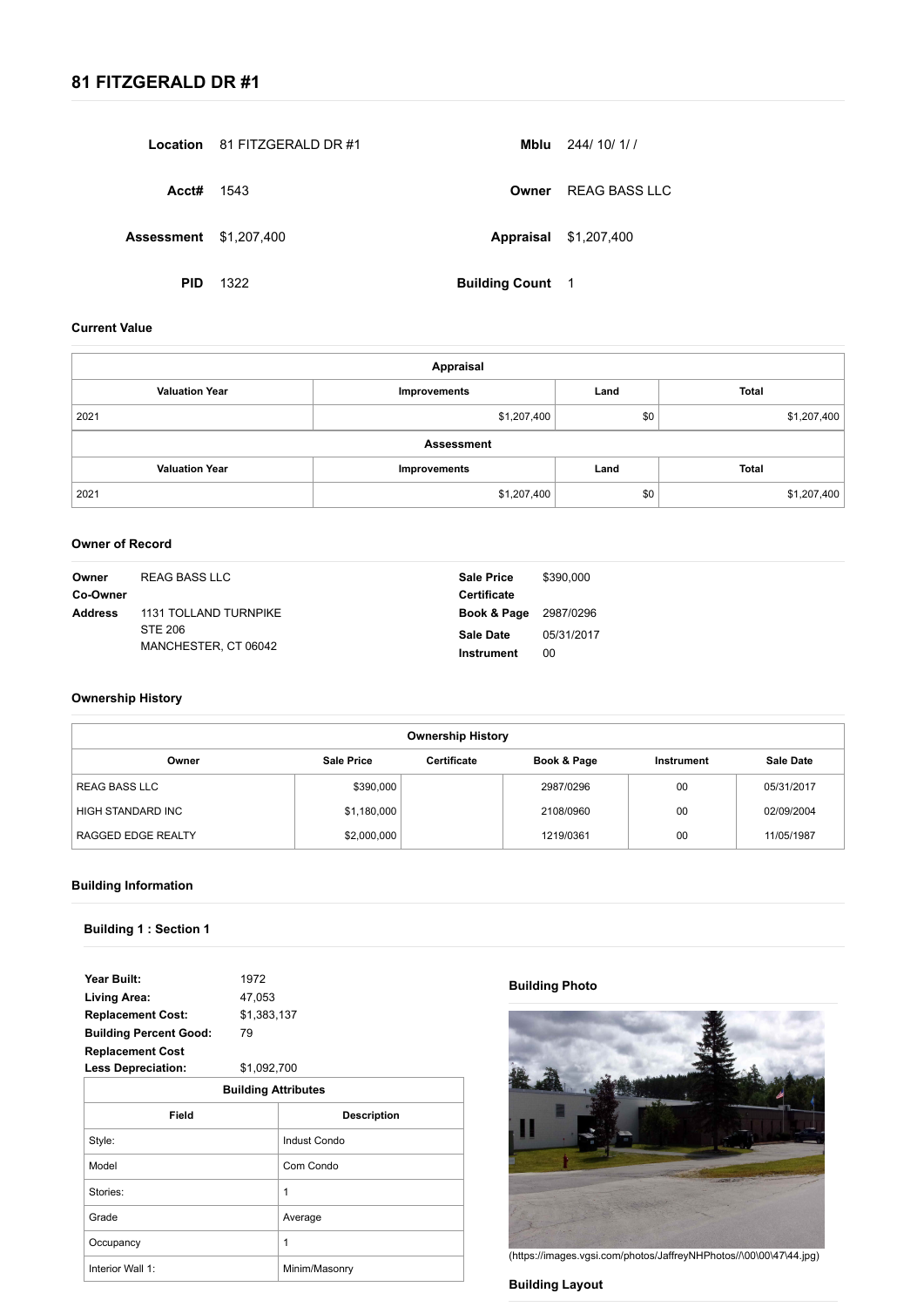| Interior Wall 2:          | Drywall/Sheet  |
|---------------------------|----------------|
| Interior Floor 1          | Concr Abv Grad |
| Interior Floor 2          |                |
| Heat Fuel:                | Oil            |
| Heat Type:                | Hot Air-no Duc |
| AC Type:                  | None           |
| Ttl Bedrms:               | 00             |
| Ttl Bathrms:              | 2 Half baths   |
| Ttl Half Bths:            | $\mathbf 0$    |
| <b>Xtra Fixtres</b>       |                |
| Total Rooms:              |                |
| Bath Style:               | Modern         |
| Kitchen Style:            |                |
| Kitchen Type              |                |
| Kitchen Func              |                |
| Primary Bldg Use          |                |
| <b>Htwtr Type</b>         |                |
| Atypical                  |                |
| Park Type                 |                |
| Park Own                  |                |
| Park Tandem               | 0              |
| Fireplaces                |                |
| Num Part Bedrm            |                |
| Base Flr Pm               |                |
| Num Park                  |                |
| Pct Low Ceiling           |                |
| Unit Locn                 |                |
| Grade                     | Average        |
| Stories:                  | 1              |
| <b>Residential Units:</b> | 0              |
| <b>Exterior Wall 1:</b>   | Concr/Cinder   |
| <b>Exterior Wall 2:</b>   | Brick/Masonry  |
| Roof Structure            | Flat           |
| Roof Cover                | Asph/F Gls/Cmp |
| Cmrcl Units:              | $\overline{2}$ |
| Res/Com Units:            | 0              |
| Section #:                | 0              |
| <b>Parking Spaces</b>     | 0              |
| Section Style:            | 0              |
| Foundation                |                |
| Security:                 |                |
| Cmplx Cnd                 |                |
| Xtra Field 1:             |                |
| Remodel Ext:              |                |
| Super                     |                |
| Grade                     |                |



#### [\(ParcelSketch.ashx?pid=1322&bid=1322\)](https://gis.vgsi.com/jaffreynh/ParcelSketch.ashx?pid=1322&bid=1322)

| <b>Building Sub-Areas (sq ft)</b> |             |               | Legend         |
|-----------------------------------|-------------|---------------|----------------|
| Code<br><b>Description</b>        |             | Gross<br>Area | Living<br>Area |
| <b>BAS</b>                        | First Floor | 39,053        | 39,053         |
| <b>AOF</b>                        | Office      | 8,000         | 8,000          |
|                                   |             | 47,053        | 47,053         |

#### **Extra Features**

| <b>Extra Features</b> |                    |             |       |       |
|-----------------------|--------------------|-------------|-------|-------|
| Code                  | <b>Description</b> | <b>Size</b> | Value | Bldg# |